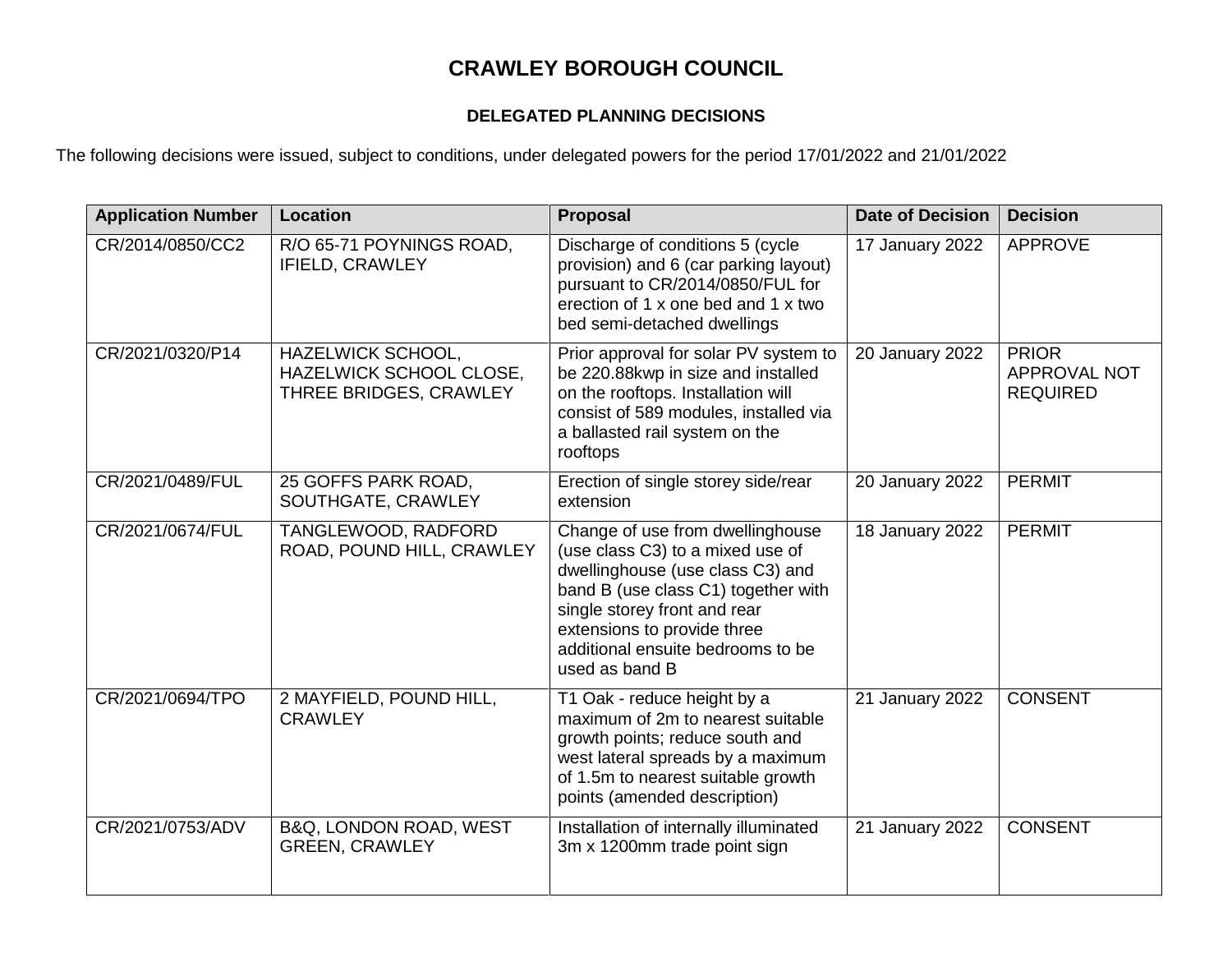| <b>Application Number</b> | <b>Location</b>                                                               | <b>Proposal</b>                                                                                                                                                                                                                                             | <b>Date of Decision</b> | <b>Decision</b> |
|---------------------------|-------------------------------------------------------------------------------|-------------------------------------------------------------------------------------------------------------------------------------------------------------------------------------------------------------------------------------------------------------|-------------------------|-----------------|
| CR/2021/0768/ADV          | ENDEAVOUR HOUSE,<br><b>CRAWLEY BUSINESS</b><br>QUARTER,<br>NORTHGATE, CRAWLEY | Erection of one non-illuminated<br>freestanding directional sign, one<br>internally illuminated fascia sign<br>(individual letters and logo mounted<br>onto a black shelf) and application of<br>nine window vinyls on ground floor<br>glazing              | 17 January 2022         | <b>CONSENT</b>  |
| CR/2021/0779/FUL          | 33 LEIGHLANDS, POUND HILL,<br><b>CRAWLEY</b>                                  | Two storey and single storey rear<br>extensions. Reconstruction of front<br>porch with pitched roof. Garage<br>conversion with increased flat roof<br>height and dummy pitched roof to<br>link with porch. Part conversion of<br>front lawn to parking area | 19 January 2022         | <b>PERMIT</b>   |
| CR/2021/0790/ADV          | POST OFFICE, 6<br>MAIDENBOWER SQUARE,<br>MAIDENBOWER, CRAWLEY                 | Replacement of the existing non<br>illuminated post office projector and<br>wall sign with the new to update the<br>post office branding on the co-op<br>store                                                                                              | 21 January 2022         | <b>CONSENT</b>  |
| CR/2021/0803/TPO          | 4 SALEHURST ROAD, POUND<br>HILL, CRAWLEY                                      | Oaks T1 and T2 - reduce heights by<br>a maximum of 2m to nearest suitable<br>growth points; reduce lateral spreads<br>by a maximum of 1.5m to nearest<br>suitable growth points; remove stem<br>growth up to crown break (amended<br>description)           | 21 January 2022         | <b>CONSENT</b>  |
| CR/2021/0829/192          | 57 THE DINGLE, WEST GREEN,<br><b>CRAWLEY</b>                                  | Certificate of lawfulness for<br>proposed single storey rear<br>extension                                                                                                                                                                                   | 17 January 2022         | <b>PERMIT</b>   |
| CR/2021/0848/192          | 32 BARNFIELD ROAD,<br>NORTHGATE, CRAWLEY                                      | Certificate of lawfulness for loft<br>conversion with a rear facing dormer<br>and roof lights windows on the front<br>elevation                                                                                                                             | 17 January 2022         | <b>PERMIT</b>   |